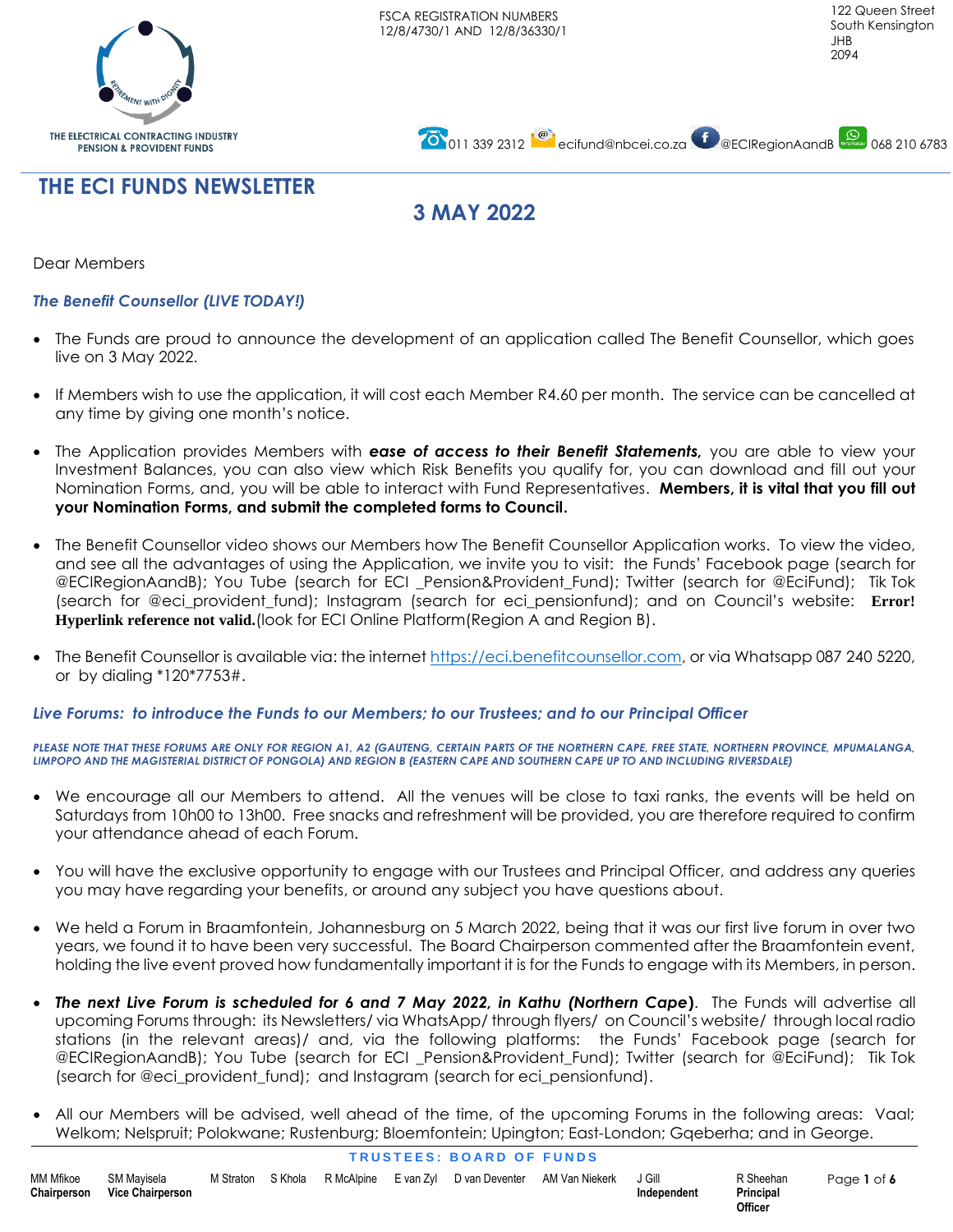

**0011 339 2312 [ecifund@nbcei.co.za](mailto:ecifund@nbcei.co.za) D** @ECIRegionAandB 068 210 6783

*Due diligence visits to inspect the physical Assets of the Funds' Investments*

THE ELECTRICAL CONTRACTING INDUSTRY **PENSION & PROVIDENT FUNDS** 

- As part of the Funds' Investment Strategy, the investment of Members' money includes impact investments. These are investments that lead to a positive impact on the community, the environment, and in some cases, creates job opportunities directly for the Funds' Members. Whilst the investments have a positive impact for the wider community, they also offer returns, although the returns are typically only realised over a long period of time.
- Part of the Trustees Governance duties include due diligence visits to the Funds' Investment Managers. The Trustees recently visited two such Investment Managers, namely Sampada and Thirdway.

# *Sampada Fund II (Pension Fund only)*

- The Trustees and the Principal Officer conducted due diligence site visits during December 2021, which proved to be very successful. Firsthand knowledge was obtained in respect of the inner workings of the various investments. Sampada invests money into mostly rural areas to grow employment opportunities where, typically, few employment opportunities exist. Some of Sampada's projects include shopping centers in rural areas, and in informal settlements.
- Some of the sites visited were Bushbuckridge Shopping Mall; the strawberry and cattle farms in Limpopo; the Siyabuswa Mall in Mpumalanga, and Avari Cars in Pretoria.
- The Trustees were very happy to see growth in the Funds' investments. It was further evident (from speaking to the community in the rural areas), that the community members are benefiting from the sites being on their doorsteps. The Funds are driving the employment of electrical contractors who belong to the NBCEI(SA).

# *Third Way Investment Partners Excelsior Wind Farm Site visit on 9 March 2022 (Pension Fund only)*

- Third Way Investment Partners invests in infrastructure investments, mostly renewable energy such as wind farms. In addition, they aim to invest in poorer areas across all provinces in South Africa.
- The Trustees conducted a site visit to the Excelsior Wind Farm in Swellendam on 9 March 2022.
- The construction of the Wind Farm was completed in December 2020 and it is on track to deliver long term investment returns.
- In addition, Third Way allocates 1% -1,5% of revenue to community development programs such as Bursary Programmes, the Protection of Habitat Projects, and extensive involvement in local education, with the emphasis on Early Education.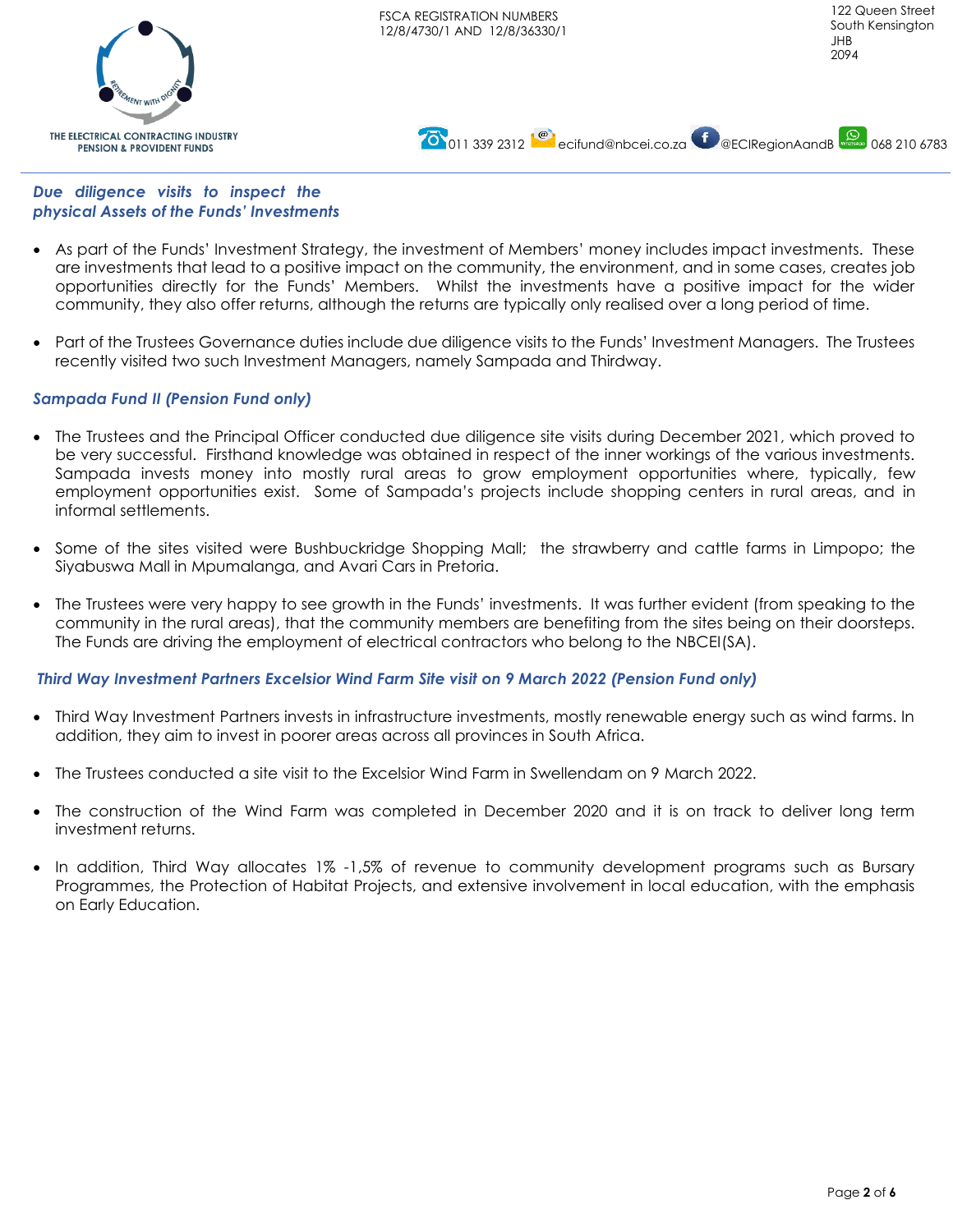

THE ELECTRICAL CONTRACTING INDUSTRY **PENSION & PROVIDENT FUNDS** 





*the Third Way team and institutional investors*



*School children from Uitvlug Primary school, a beneficiary from the Community Development programme of Excelsior*

## *We urge our Members, keep your Funds Investment in the Funds*

- The Trustees of the Fund work with professionals to ensure that your funds are invested both safely and to ensure growth over the long term. It is important to remember that a retirement fund is set-up and managed to grow Members' money *over the long term, typically at least 30 years*. Therefore, you should not withdraw your money in between periods of employment, *to ensure that you Retire with Dignity*.
- During uncertain times, investments will typically lose value, such as during 2020 when Covid-19 had a negative impact on investments all over the world. Covid-19 also impacted your money, however, as you will see from the graphs below, your investments have made a strong recovery in 2021.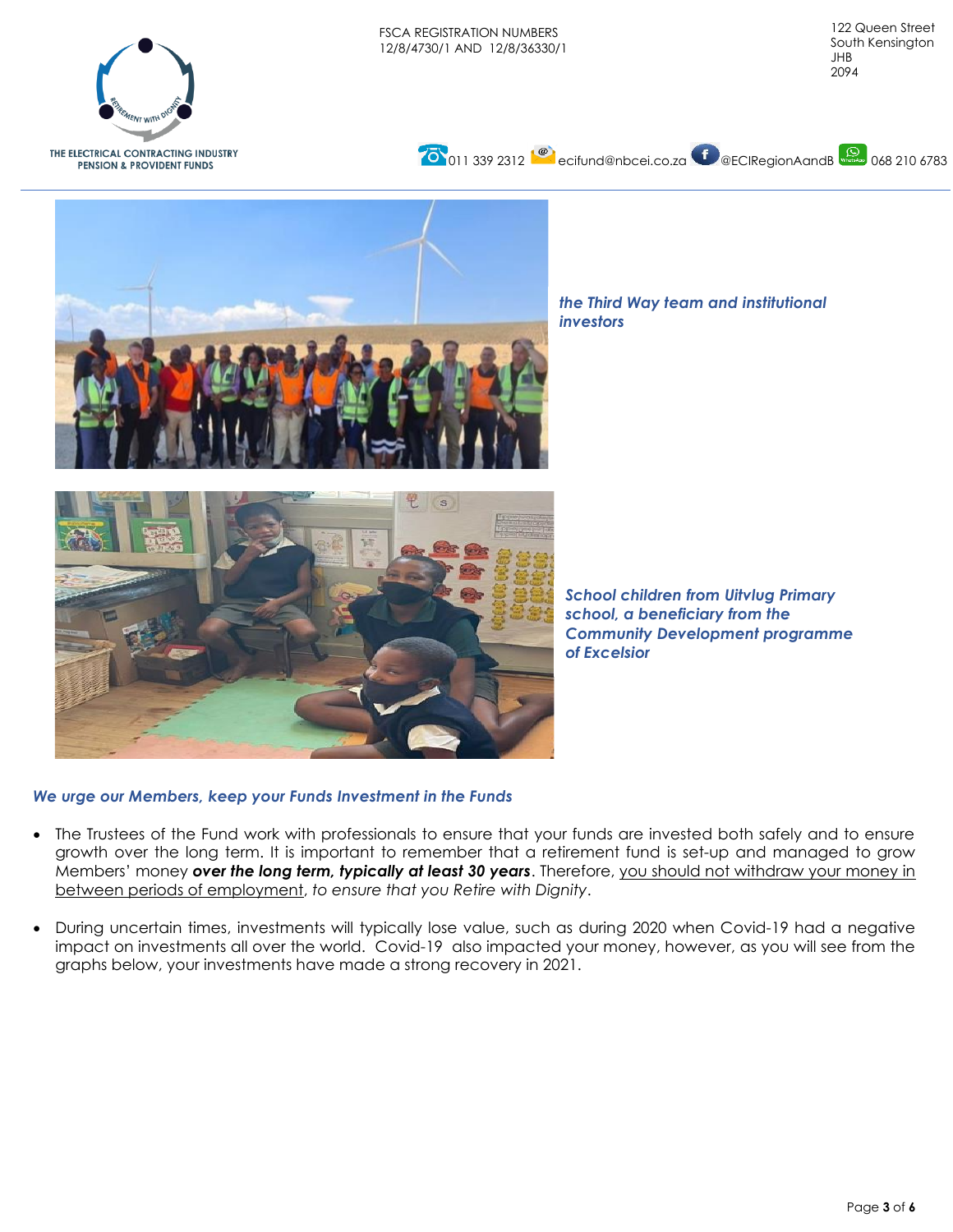

#### The next graph shows all the listed

investments in South Africa, and you can see that your money into the investments made by the Funds follow a similar trend as indicated on the listed investments. It is also important to note the long-term growth, for example: if you had R447.00 in the funds in 2015, at the end of 2022 this would have grown (without new contributions) to R691.00 by the end of 2021. *This is a +-55% growth of your investment over 7 years*.



# **JSE All Share Index (ALSI)**

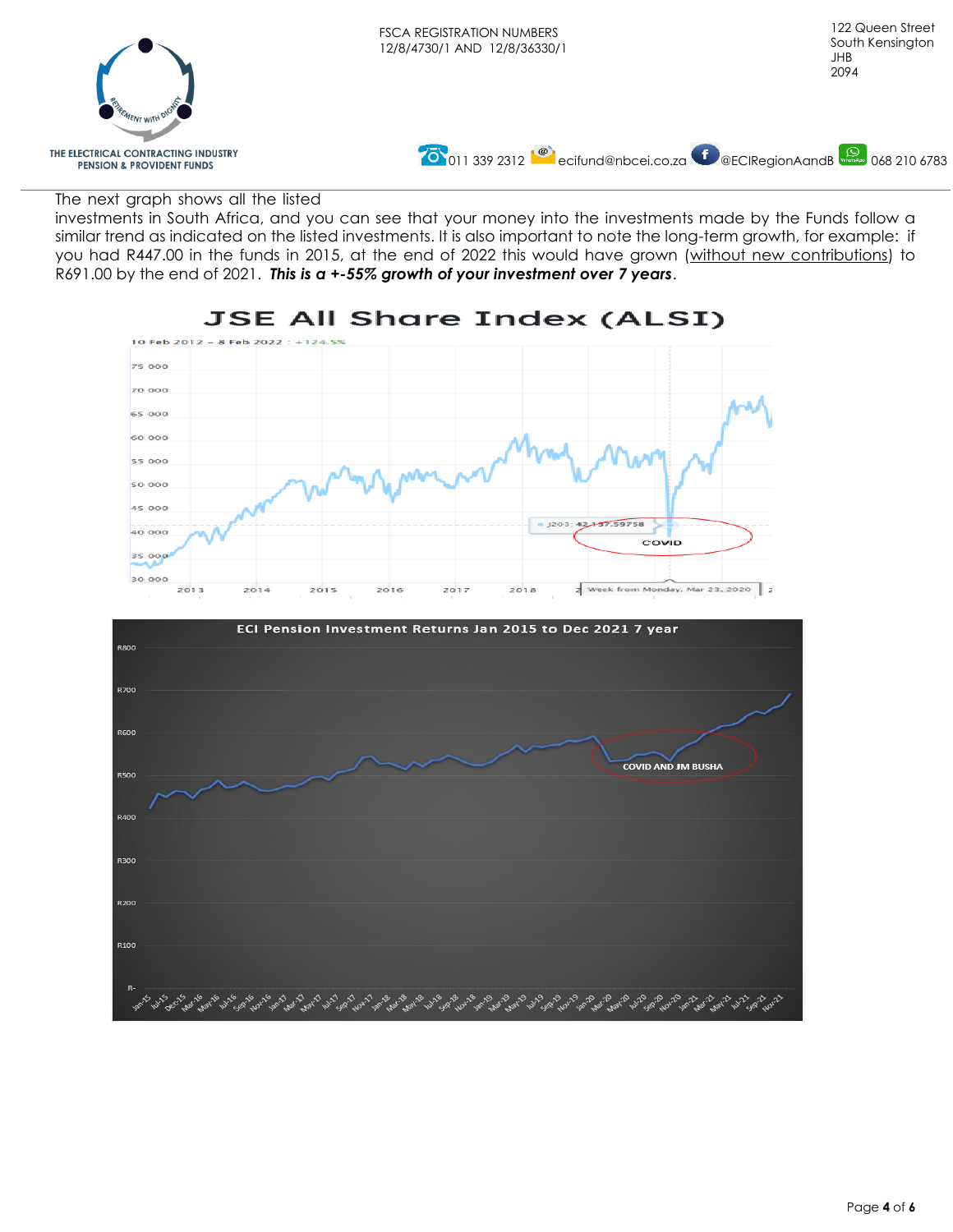



### *2021 Member Benefit Statements*

- The normal audit for the 2021 Financial Year is currently underway, once completed the Funds will be in a position to distribute the Member Benefit Statements. The anticipated delivery date to Industry is end-June 2022. If this date changes, it will be communicated to our Members.
- The Administrator has undertaken to ensure there are no errors on the 2021 Member Benefit Statements. The Administrator has given the Funds an undertaking that 14 months of Contributions will reflect on the 2021 Member Benefit Statements.
- In the event your Benefit Statements have missing contribution months, please note this will be due to the fact that your Employer either did not pay over your contributions to the Funds, or that your Employer paid over your contributions too late for the information to be included in your Benefit Statements.

## *The Funds 2020 Audited Financial Statements*

• The 2020 Audit has been completed for both Funds, and has been submitted to the FSCA. The audits were conducted by PwC.

## *The Funds 2021 Audited Financial Statements*

• The Funds' auditors are currently busy with the 2021 Audit of the Annual Financial Statements, this will be submitted to the FSCA before the end of June 2022.

#### *RisCura*

- RisCura has been appointed as the Funds Investment Consultants from 1 February 2022.
- RisCura has been around since 1999 and their existing clients include Discovery, Sentinel Retirement Fund and Hollard.
- In a world that continues to change exponentially, RisCura holds the constant belief that it is not only about money and numbers, but the lives and futures of all the people who are impacted by the work RisCura does. With specialised capabilities in frontier and emerging markets, and a passion for Africa and China, RisCura provides independent advice, analyses and reporting for Asset Owners, Investment Managers, Hedge Funds, Private Equity Firms, Service Providers, and brokers.

## *Not sure if you have any Unclaimed Benefits in our Funds?*

• Simply click on [https://www.fsca.co.za/Customers/Pages/Unclaimed-Benefits-Search-Engine.aspx,](https://www.fsca.co.za/Customers/Pages/Unclaimed-Benefits-Search-Engine.aspx) and fill in all required fields to check whether you have any unclaimed benefits. Kindly also alert all your ex-colleagues of the FSCA link.

# *You are a New Fund Member: how to obtain your Member Certificate*

• Our Call Centre will be in contact with you, you will receive a link via email, please then proceed to download your Welcome Letter and New Member Certificate – please save both documents and keep them safe. You may also obtain both documents by emailing the Funds at [ecifund@nbcei.co.za;](mailto:ecifund@nbcei.co.za) or you are welcome to contact the Funds via our Call Centre on 011 339 2312/ or via WhatsApp 068 210 6783/ or via Facebook/ or via Facebook Messenger (search for @ECIRegionAandB).